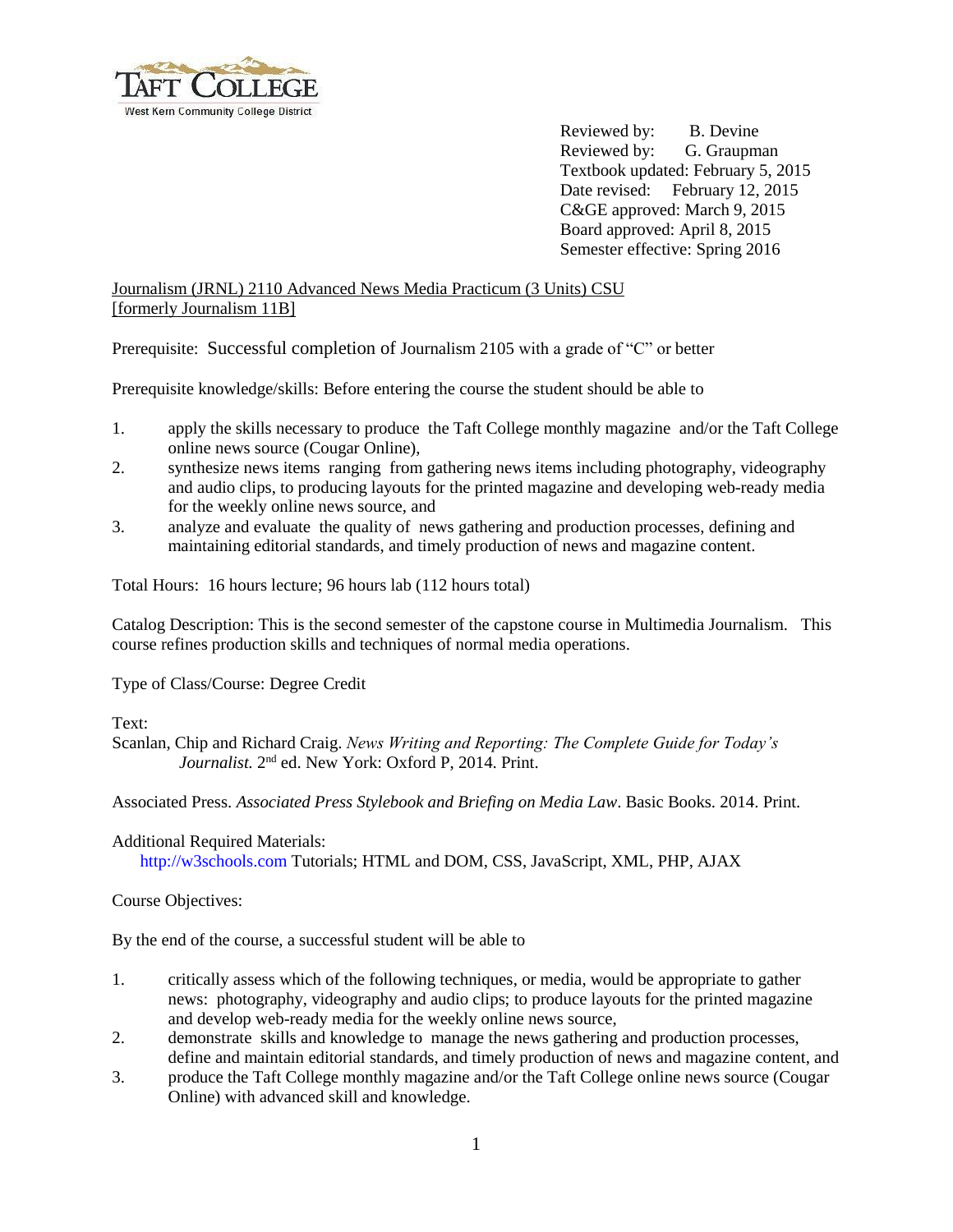

West Kern Community College District

Course Scope Content: (Lecture)

| Unit I | <b>Advanced Publishing</b>                                   |
|--------|--------------------------------------------------------------|
|        | A. copy editing of other students' work                      |
|        | B. maintaining the online newspaper                          |
|        | C. make editorial decisions affecting the online publication |
|        | D. develop leadership and management skills as an editor     |
|        | E. intern for local media entity                             |
|        |                                                              |

Course Scope and Content: (Laboratory)

Unit I Advanced Production Work to include Creation of Consistent Production

- A. news gathering
- B. writing
- C. copy editing
- D. press photography
- E. photo editing
- F. layout for print
- G. headline composition
- H. other techniques related to print publication production
- I. digital media production, producing and editing video and audio
- J. computer animations, and <br>K. assess legal and ethical issues
- assess legal and ethical issues affecting media

Learning Activities Required Outside of Class:

The students in this class will spend a minimum of 2 hours per week outside of the regular class time doing the following:

1. Analyze various media from a production standpoint.

Methods of Instruction:

- 1. Tasks assigned by instructor supervising the online news products
- 2. Internship hours for a local media entity

#### Methods of Evaluation:

1. Substantial writing assignments requiring frequent and regular new gathering assignments

Supplemental Data:

| TOP Code:                 | 060200 Journalism               |
|---------------------------|---------------------------------|
| <b>SAM Priority Code:</b> | <b>B:</b> Advanced Occupational |